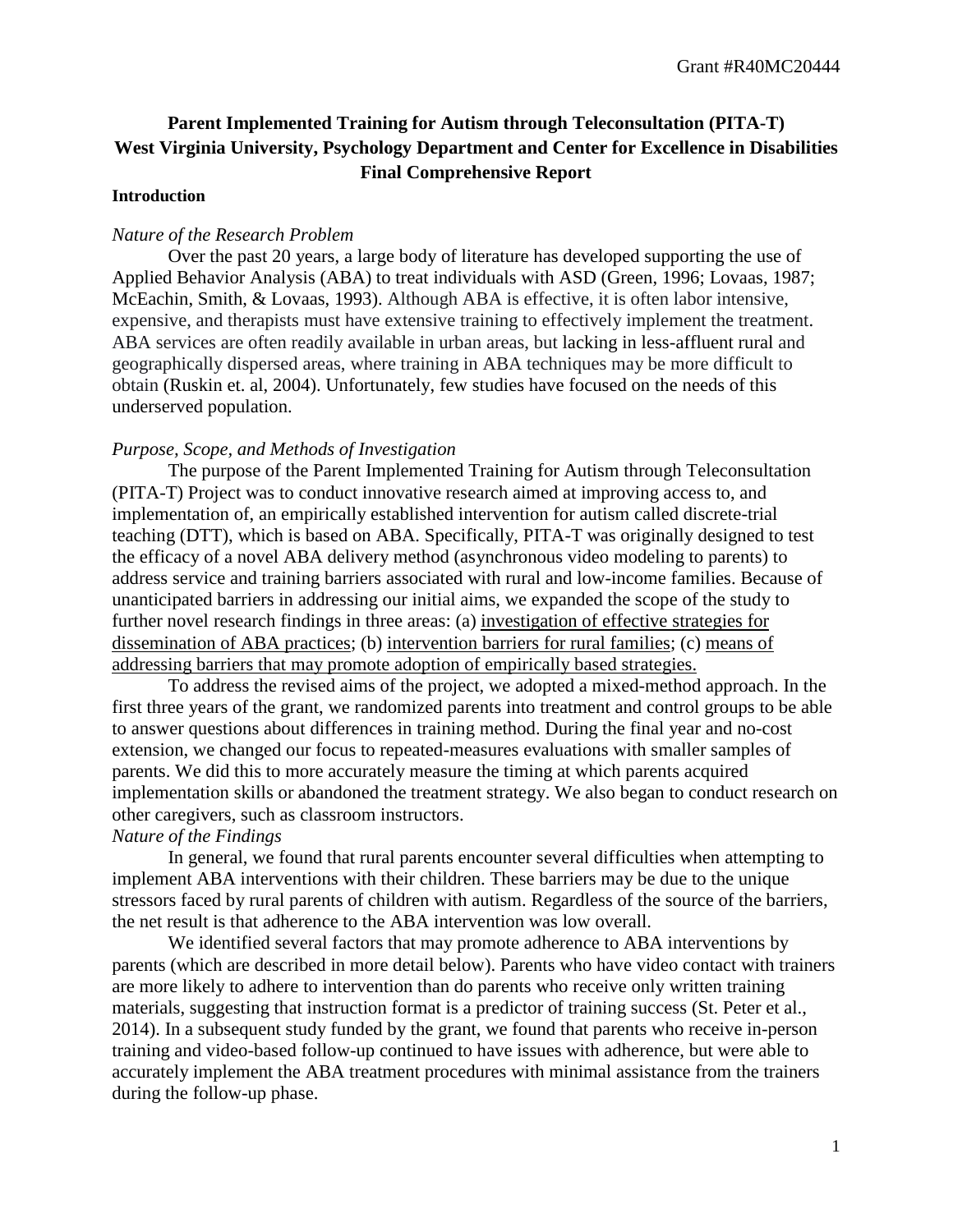Another factor potentially influencing parental adherence is the extent to which children engage in problem behavior when the parent attempts the intervention. For many young children with autism, ABA-based instruction may be the children's first formal instructional situation. We identified statistically significant correlations between the occurrence of problem behavior and decreased likelihood of adults attempting an instructional session the same day, and on following days (Subramaniam et al., *in preparation*). Additionally, we identified an interaction between treatment adherence and challenging behavior; initial decreases in adherence caused temporary increases in problem behavior (Marsteller & St. Peter, 2012). These increases in problem behavior may then further reduce the parent's willingness to implement the intervention.

Given the barriers faced by parents who attempt to implement ABA interventions, an alternative strategy may be to teach classroom instructors (such as teachers and paraprofessionals) to implement the intervention. We demonstrated that teachers can learn to effectively implement ABA procedures during brief staff-training sessions. These training sessions result in generalized performance to implementing the procedures accurately with students with autism and related developmental disabilities in the classroom context (Giles, Kowcheck, & St. Peter, in prep; Pence, St. Peter, & Giles, 2013).

In addition to learning more about effective training procedures, we assessed the extent to which measurement strategies may influence obtained data on parental adherence to intervention. We established that assessing individual components of intervention implementation provides a different "picture" of parent performance, and may allow trainers to provide more individualized or detailed feedback that promotes parent adherence (Cook et al., under review).

A brief description of each of our major findings appears below.

**Video-Based Instruction Improves Parental Adherence to ABA Intervention** St. Peter, C. C., Brunson, L. Y., Cook, J. E., Subramaniam, S., Larson, N. A., Clingan, M., & Poe, S. (2014). Video Instruction Improves Parental Adherence with a Distance-Learning Training Package. *Behavioral Interventions, 29,* 200-212. **Review of the Literature**

Discrete-trial training (DTT) is a common component of early intensive behavioral interventions for children with autism spectrum disorders (ASD), and improves a wide range of social, language, and academic skills with this population (Ahearn & Tiger, 2013; Green, 1996; Lovaas, 1987; Smith, 2001; Thomson, Martin, Arnal, Fazzio, & Yu, 2009). Although effective, DTT is labor-intensive and requires specialized training to implement; making DTT expensive and difficult for some families to access (Ahearn & Tiger, 2013). To address these issues, researchers have trained parents to implement ABA interventions, including DTT with their children (Crockett, Fleming, Doepke, & Stevens, 2007; Koegel, Glahn, & Nieminen, 1978; Lafasakis & Sturmey, 2007; Lerman, Swiezy, Perkins-Parks and Roane, 2000; Thomson et al. 2009).

Distance-learning, or teleconsultation, approaches may increase rural parents' access to training and services. However, teleconsultation may be difficult to implement in rural areas, which often have poor high-speed internet access (National Telecommunications & Information Administration, 2013). When streaming video over the internet is not an option, written instructions and feedback may be a viable alternative. The extent to which written instructions improve DTT implementation, in the absence of performance models, is unclear. However, including videos in the instruction could be a viable way to provide models from a distance. Video instructions also allow trainers to avoid potential issues associated with written instructions, such as trainee illiteracy or poor reading skills and comprehension. We evaluated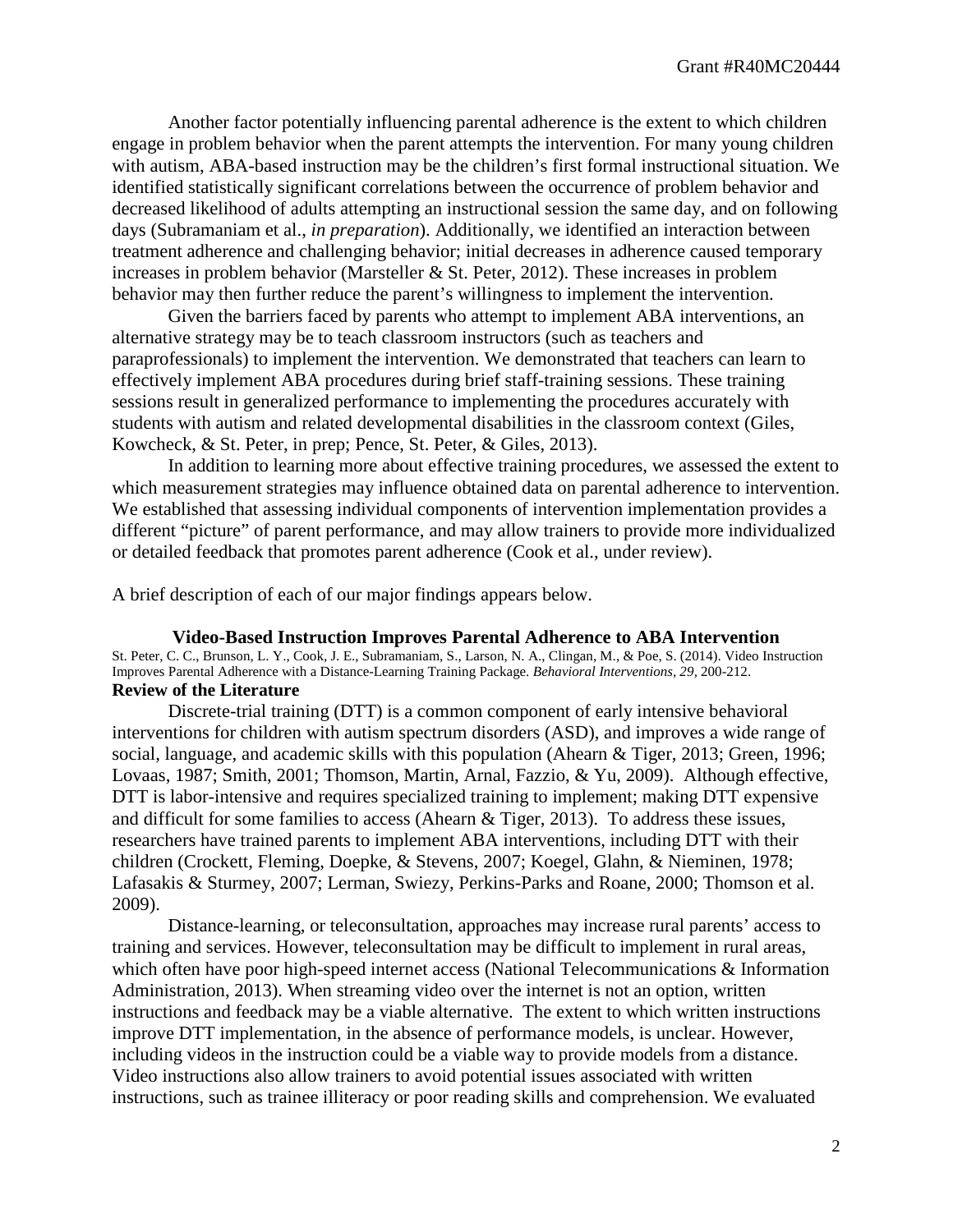the extent to which rural parents were able to acquire the skills necessary to conduct DTT with their children following written or asynchronous video instructions and models.

### **Study Design and Methods**

# *Study Design*

The study used a randomized control group design. Parents were randomized into groups that received either written instructions and feedback or video-based instructions and feedback. Parents were instructed to record themselves conducting DTT sessions with their children and mail the videos to researchers for review.

#### *Population Studied and Sample Selection*

Eleven fathers and 21 mothers participated. All parents had children under 5 years of age with a diagnosis on the autism spectrum. The mean age of parents was 35.87 years (range, 24 to 69). Of parents who reported educational level, the majority (54.17%) had received a college degree. Parents lived in rural Appalachian counties in West Virginia, Kentucky, Maryland, Virginia, or Pennsylvania.

# *Instruments Used*

The primary measure was parental adherence. We classified parent responses as "adherent" if we received at least one memory card that contained at least one 12-trial DTT session with the parent and child dyad in the mail during a given month. The percentage of parents adhering was calculated by dividing the number of parents in each group who mailed in videos by the total number of parents in the group who had their training materials for a minimum of two weeks.

### *Statistical Techniques Employed*

We compared adherence between groups through visual analysis of graphs depicting the percentage and number of parents who were adherent across months, and used the Mantel-Haenszel test to statistically compare adherence percentages between groups each month.

# **Detailed Findings**

Parents in the video group were more adherent than parents in the written group each month. The mean percentage of adherent parents in the video group was 57.61% (range, 38.46% to 71.43%), as compared to 20.87% (range, 9.09% to 40.00%) for parents in the written group. There were no significant differences in the percentage of adherent mothers (39.02%) as compared to adherent fathers (36.64%).

The Mantel-Haenszel test revealed a significant difference between groups,  $\chi_{MH}^2 = 24.20$ ,  $p < .001$ . Effects were quite large, with an odds ratio (video to written group) of 5.59, and 95% confidence limits from 2.83 to 11.07.

# **Discussion and Interpretation of Findings**

*Conclusions Drawn from Findings*

Alterations to the training format can result in large differences in the extent to which parents adhere to empirically established treatment procedures like DTT. *Explanation of Study Limitations*

Although parents in the video group were over five times more adherent than parents in the written group, average adherence was still around only 58%. The reasons for this low level of adherence remains unclear. Additionally, our measure of adherence (mailed a video-recorded session) was limited in that it required each parent to engage in an additional response (mailing the video) beyond the technical definition of adherence to the intervention (merely conducting a session). This additional step may have artificially reduced our obtained levels of adherence.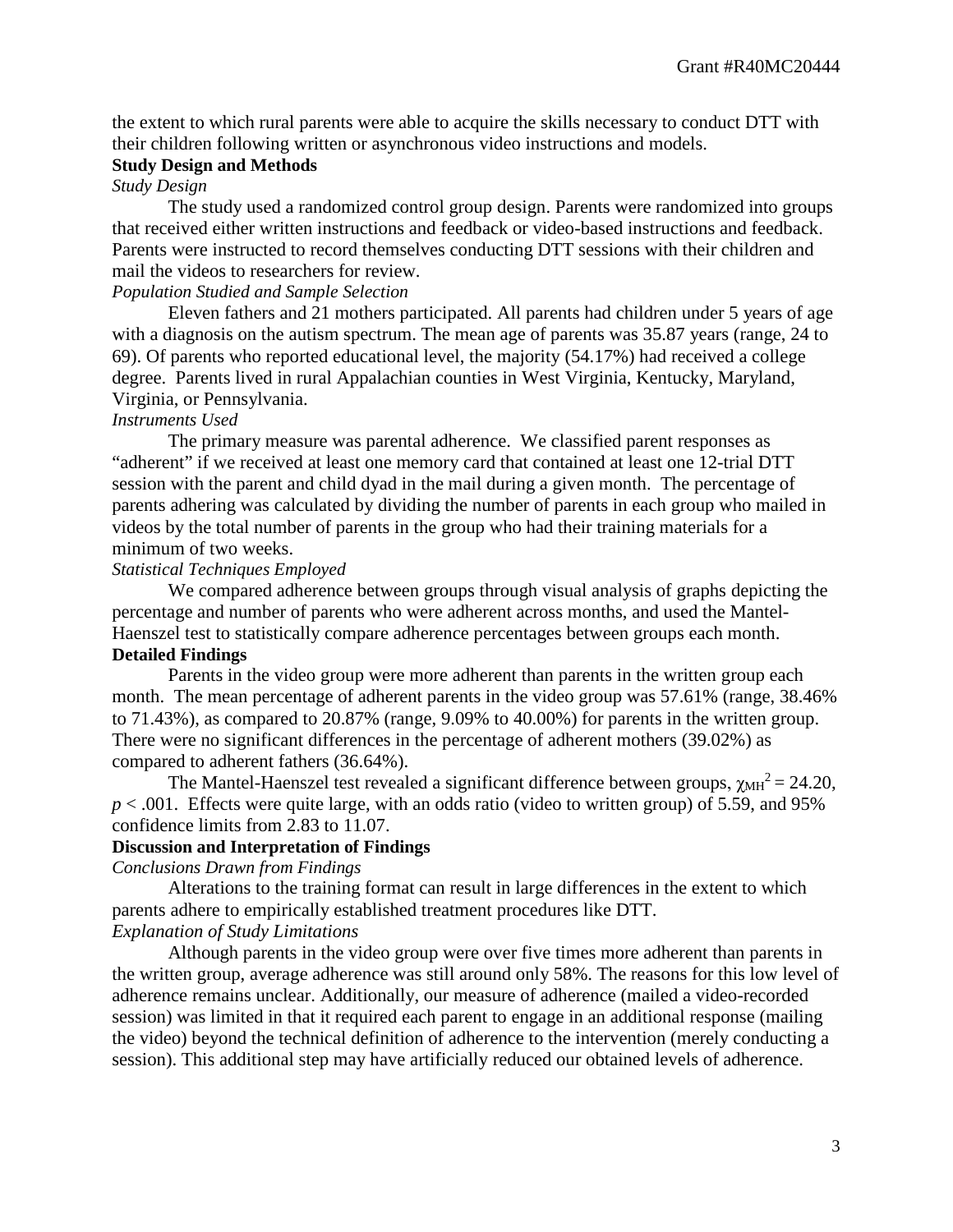### *Comparison with Findings from Other Studies*

Other studies have identified strategies that improved overall parental adherence, including the use of lottery systems. Although we incorporated these strategies into our evaluation, we were unable to boost adherence to the levels identified in some previous studies. *Possible Applications to MCH Health Care Delivery Situations*

Our results suggest that video-based training strategies, including those that use asynchronous video systems when high-speed internet is not available, may effectively train parents to implement teaching strategies based on ABA. However, those adopting video-based training should be aware that this approach may not result in optimal levels of adherence. *Suggestions for Future Research*

Future research could explore other cost-effective strategies for training parents when geographic or economic barriers prevent parents from receiving in-person training. Future studies could also more carefully examine different methods of measuring adherence to determine the extent to which the measurement strategy influences obtained results.

#### **Videoconferencing Allows Parents to Maintain ABA Skills**

Subramaniam, S., Brunson, L. Y., Cook, J. E., Larson, N. A., Poe, S. G., & St. Peter, C. C. (in preparation for submission). **Review of the Literature**

Maintenance of DTT skills is especially important for rural parents who have limited access to behavior-analytic supports. Vollmer, Sloman, and St. Peter Pipkin (2008) advised that one way to promote maintenance is through performance monitoring and feedback during periodic supervision. Praise and assistance from the trainer during this supervision process may help to maintain high integrity (Fleming & Sulzer-Azaroff, 1989) over time, even when the parents must balance conducting the therapy with other responsibilities.

Parents in rural communities are disadvantaged when they lack access to periodic inperson supervision. Fortunately, recent research has indicated that videoconferencing can be used to train staff to implement DTT and maintain trained skills at a 2-month follow up (Hay-Hansson & Eldevik, 2013). In addition, videoconferencing has been reported to be a reliable way to monitor live teaching (Dymond, Renzaglia, Halle, Chadsey, & Bentz, 2008) and may be a means of providing remote supervision to new practitioners in rural communities (Wood, Miller, & Hargrove, 2005). The extent to which videoconferencing technology, which has been in use for over a decade, can prevent performance drift and override competing activities for parents in rural communities has yet to be reported in the literature. The aim of the present study was to evaluate the long-term integrity with which rural parents of children with ASD implemented DTT.

# **Study Design and Methods**

#### *Study Design*

We used a multiple-baseline-across-subjects design to determine the extent to which parents acquired and maintained DTT implementation skills. Parents were individually trained to implement DTT at a local clinic with a confederate and asked to conduct DTT in their homes with their children during video-based follow-up.

#### *Population Studied*

Parents were rural mother-child dyads with no previous training in DTT or ABA. All children had a diagnosis of autism except one, who had a diagnosis of Autism Spectrum Disorder, level 1. Mothers ranged in age from 29 to 43. Children ranged in age from 2 to 11 years.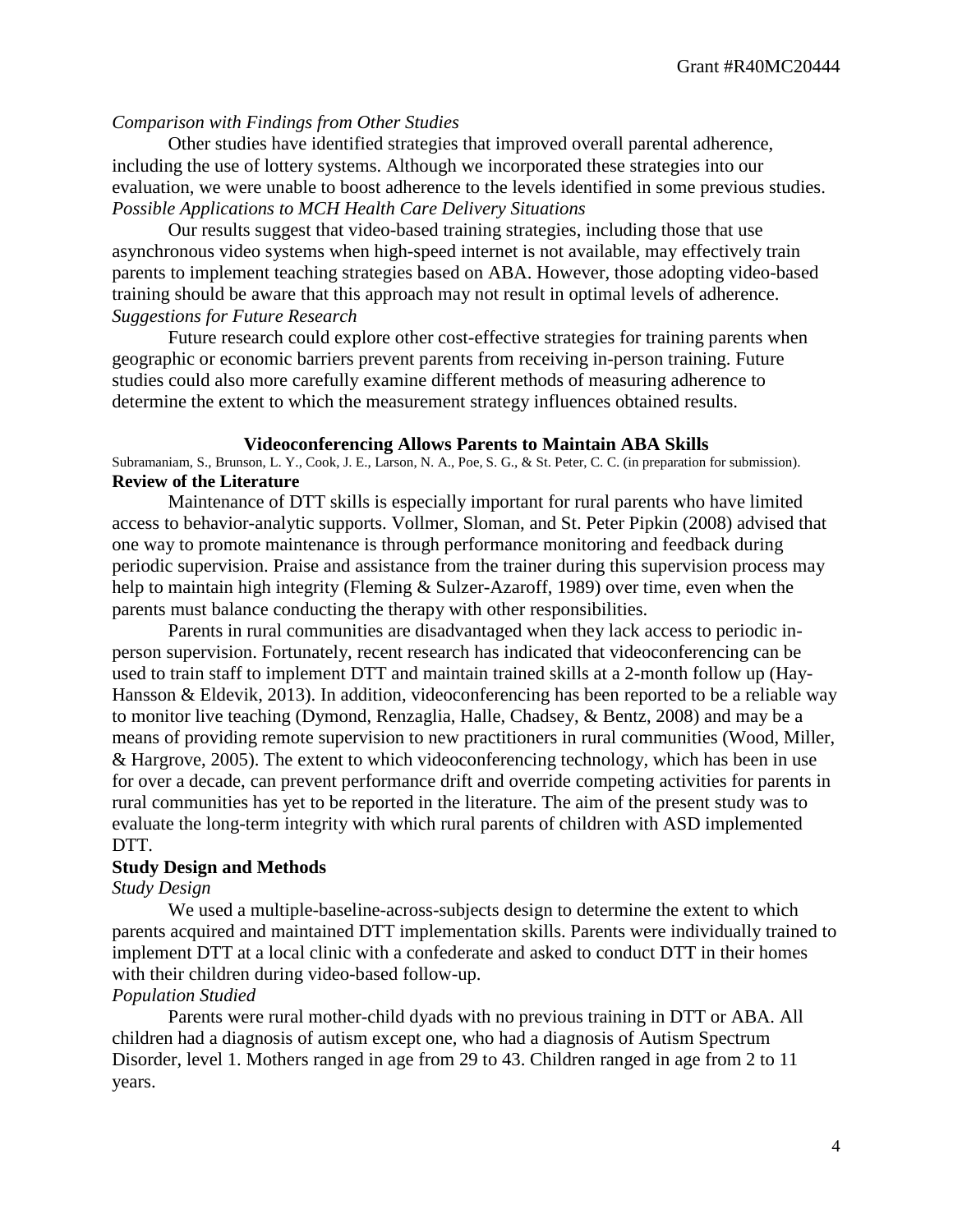#### *Sample Selection*

We enrolled the first four mother-child dyads who contacted the research team following flyers, news and radio advertisements in the local community. *Instruments Used*

The dependent measure was parental treatment integrity during 12-trial teaching sessions. Trainers calculated integrity in real time using a checklist based on the Discrete-Trials Teaching Evaluation Form (DTTEF; Fazzio, Arnal, & Martin, 2010) for seven components of DTT: Materials, securing attention, instruction, prompt delivery, reinforcer delivery, error correction, and data collection. We defined integrity as the percentage of opportunities in which parents implemented components correctly. Trainers calculated treatment integrity by dividing the total number of correct responses across all DTT components by the total number of opportunities to respond in the session and multiplying by 100. During each videoconferencing session, trainers asked parents to report the number of targets their children mastered since the last videoconferencing session and the date of mastery. Mastery was defined as correct independent responses on at least 90% of trials across three consecutive sessions. We used these data to describe the rate of skill acquisition by children during the videoconferencing phase. *Statistical Techniques Employed*

Consistent with the typical analysis for multiple-baseline studies, we visually inspected graphed data and used descriptive statistics to further summarize the outcomes. **Detailed Findings**

# All parents implemented DTT with low integrity after receiving only written instructions about how to implement the procedures. Across parents, neither scores on the open-book written

manual quiz (which ranged from 84% to 96%) nor fluency measured by the time it took to complete the quiz (ranging from 7.1 to 37.5 minutes) predicted baseline treatment integrity.

An in-vivo behavioral skills training package was sufficient to train all parents to implement DTT with near-perfect accuracy. All parents met the 90% mastery criteria within three to six post-training sessions with a confederate. In the last three post-training sessions, treatment integrity increased by an average of 51.3% (range 27.1% to 67.5%) relative to baseline. Additionally, all parents met the 80% mastery criteria during the second teaching probe conducted with their child. The extent to which parents correctly implemented DTT procedures with their children improved by an average of 57.4% (range 28.5 to 80.6%), indicating the teaching skills learned during training generalized from a confederate to a child learner. These skills maintained through the use of videoconferencing for up to 26 weeks after training was completed. This maintenance occurred despite gradual reductions in the frequency of videoconferencing supervision from twice per week to twice per month.

# **Discussion and Interpretation of Findings**

*Conclusions to be Drawn from Findings*

Parents who experienced in-person trainings were able to quickly (i.e., following1.5 hours of training) learn the skills necessary to implement DTT, and were able to generalize those skills from working with a confederate to their child with no further instruction. Parents maintained their skills across 26 weeks of video-based follow-up.

# *Explanation of Study Limitations*

Adherence and attrition remained problems. The majority of parents repeatedly canceled video-based follow-up sessions, which resulted in inconsistent attempts to implement the procedures with the children across time. As trainers reduced the frequency of follow-up sessions from twice a week, to weekly, then bi-weekly, children acquired new skills more slowly. This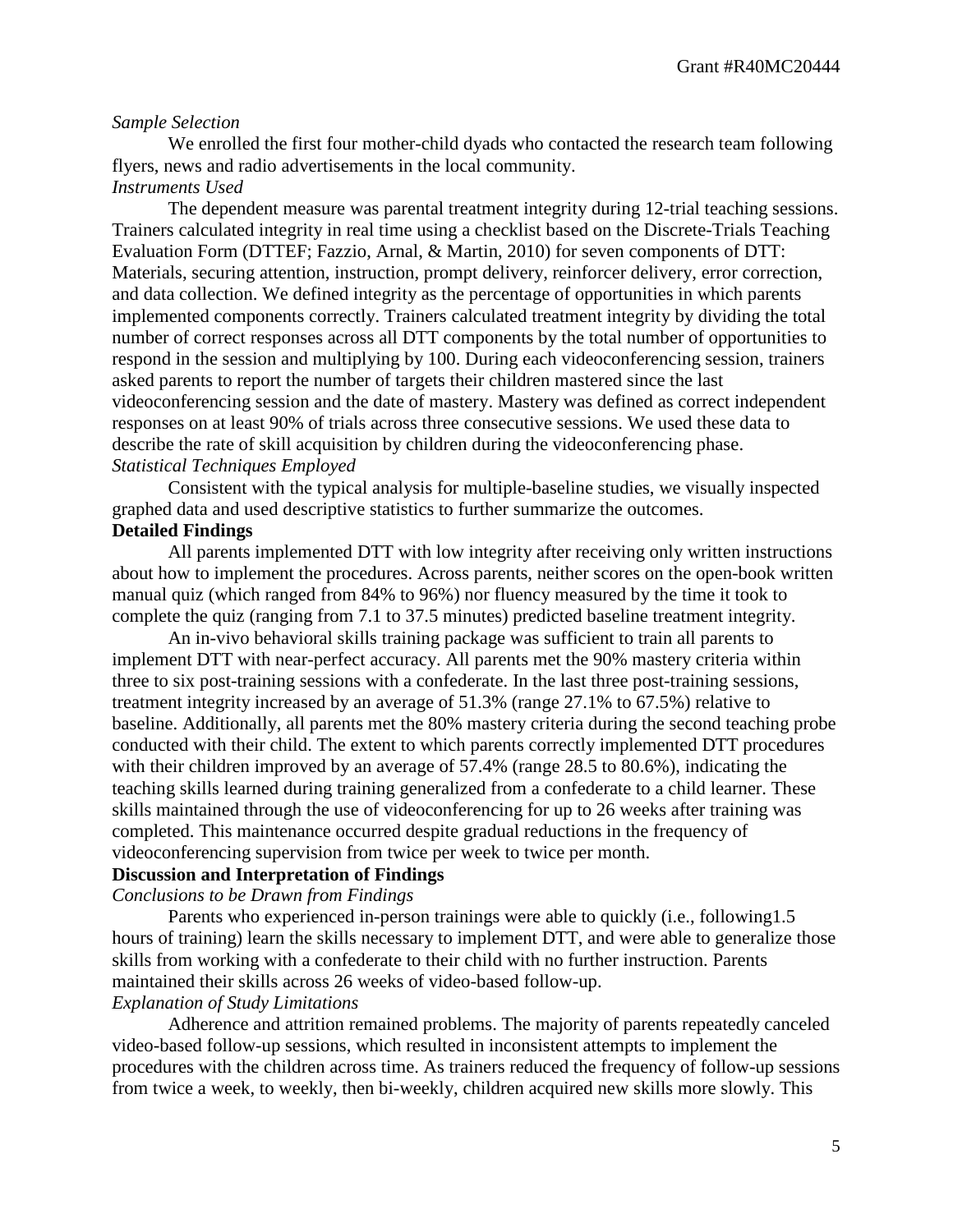suggests that parents were unlikely to implement the procedures in the absence of scheduled video sessions with trainers, and were likely to cancel those sessions even when they were scheduled.

### *Comparison of Findings of Other Studies*

Our findings are consistent with those reported from other research teams regarding the potential efficacy of video-based consultation for parents who live in rural or remote areas. *Possible Applications to MCH Delivery Situations*

When extended contact with trainers is not possible due to geographic or economic barriers, in-person training followed by remote follow-up should be considered. *Suggestions for Future Research*

Future research should assess strategies for improving parental adherence to scheduled appointments. As part of this line of future studies, researchers should examine factors that affect parental motivation to implement empirically established procedures for their children with autism, and ways to enhance parental motivation or remove other barriers to accessing empirically established intervention.

#### **Training Classroom Staff to Implement ABA Procedures**

Pence, S. T., St. Peter, C. C., & Giles, A. F. (2014). Teacher acquisition of functional analysis methods using pyramidal training. *Journal of Behavioral Education, 23,* 132-139*.* DOI 10.1007/s10864-013-9182-4 Giles, A. F., St. Peter, C. C., & Pence, S. T. (in preparation for submission). A Teacher-Developed Workshop to Improve Discrete-Trial Training Skills of Paraprofessionals.

#### *Review of the Literature*

One way to address the barriers associated with having parents implement ABA procedures is to teach classroom staff to implement those procedures. Several studies have demonstrated that teachers and paraprofessionals can acquire the skills necessary to implement ABA in the classroom context, thus increasing the extent to which children with autism access this empirically established treatment.

Teachers can be taught to implement DTT (e.g., Catania, Almeida, Liu-Constant, & DiGennaro Reed, 2009; LeBlanc, Ricciardi, & Luiselli, 2005; Lerman, Tetreault, Hovanetz, Strobel, & Garro, 2008; Sarokoff & Sturmey, 2004), but the established teacher-training packages may be time and resource intensive. We developed and assessed a rapid (3- or 6-hour) training procedure for teachers, and assessed the extent to which teachers initially acquired and maintained the skills taught.

In a subsequent study, we extended group training and pyramidal training procedures to teach special-education teachers ABA techniques.

# **Study Design and Methods**

*Study Design*

We used a multiple-baseline-across-subjects design to determine the extent to which special-education teachers (Pence et al., 2014) or paraprofessionals (Giles et al., *in prep*) acquired ABA skills.

#### *Population Studied*

Participants included special educators (Pence et al., 2014) or paraprofessionals working in special-education classrooms (Giles et al., *in prep*).

# *Sample Selection*

We recruited participants through an ongoing partnership between the PI and a local school district. We enrolled the first special educators and paraprofessionals who agreed to participate in the trainings.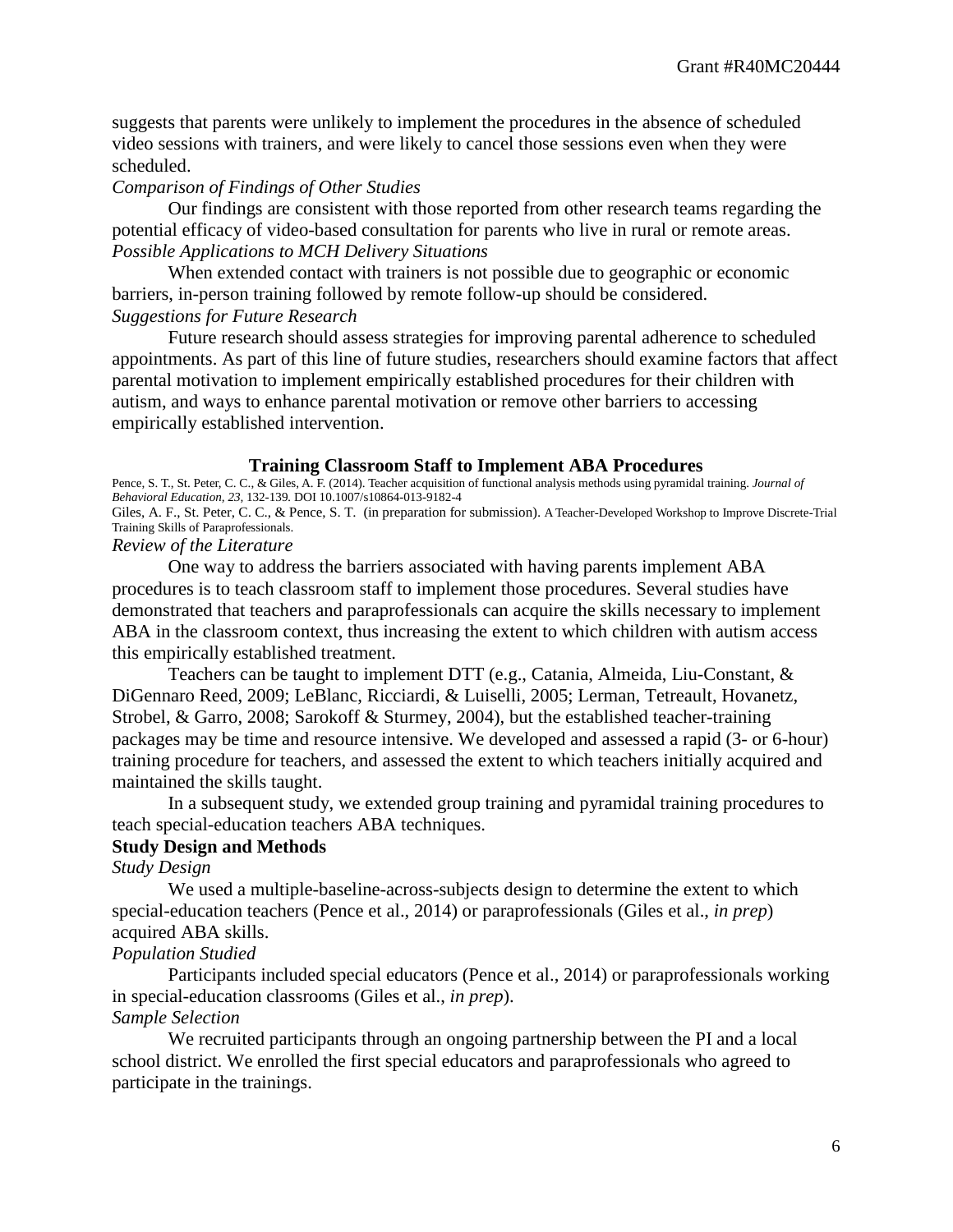#### *Instruments Used*

The dependent measure was the extent to which school personnel implemented the procedures correctly. To measure this, we developed standardized checklists of intervention components. The dependent variable across both studies was the percentage of treatment components that the school personnel completed correctly during each observation. *Statistical Techniques Employed*

Consistent with the typical analysis for multiple-baseline studies, we visually inspected graphed data and used descriptive statistics to further summarize the outcomes.

# **Detailed Findings**

Both special educators and paraprofessionals were able to rapidly acquire new ABA skills. Previously trained special educators trained their peers. Before training, special educators implemented the procedures with relatively low treatment integrity (between 0% and 65%). Treatment integrity increased dramatically after training to the point that all teachers were implementing several variations of the procedure with above 80% integrity when role-playing with a confederate. These high levels of integrity maintained (in the absence of further training) when teachers implemented the procedures with students in their classrooms).

Paraprofessionals acquired the skills necessary to implement foundational DTT programs with students in as little as 3 hours. Before training, paraprofessionals did not use DTT skills as a core feature of their academic instruction with students. After training, integrity with DTT procedures increased to nearly 100%. As with the findings from the teachers and parents, skills that were taught to the paraprofessionals in a role-play context generalized to working with new academic skills with students in the classroom in the absence of additional training. That is, paraprofessionals actively and accurately implemented DTT in their work with students after training.

#### **Discussion and Interpretation of Findings**

# *Conclusions to be Drawn from Findings*

School personnel can be taught to implement ABA-based procedures in a relatively short period of time. Trained school personnel can effectively teach other personnel new skills in the absence of an "expert" trainer.

# *Explanation of Study Limitations*

The multiple-baseline design used allowed us to carefully examine the point in the training at which school personnel acquired the new skills, but we did so with a limited sample of teachers and paraprofessionals. Additionally, we only trained teachers and paraprofessionals who signed up for the training procedures; these personnel may have been more motivated to learn than typical school personnel. The generality of our findings, particularly to larger-scale training procedures, remains unknown.

#### *Comparison of Findings of Other Studies*

Our findings are consistent with those reported from other research teams regarding the efficacy of brief training and train-the-trainer models to disseminate skills based on ABA. *Possible Applications to MCH Delivery Situations*

Building capacity within school systems by training school employees may be one way to further enhance the extent to which children with autism are able to access ABA services. *Suggestions for Future Research*

Future research should replicate the procedures with larger samples of teachers, and should include school personnel with different demographics.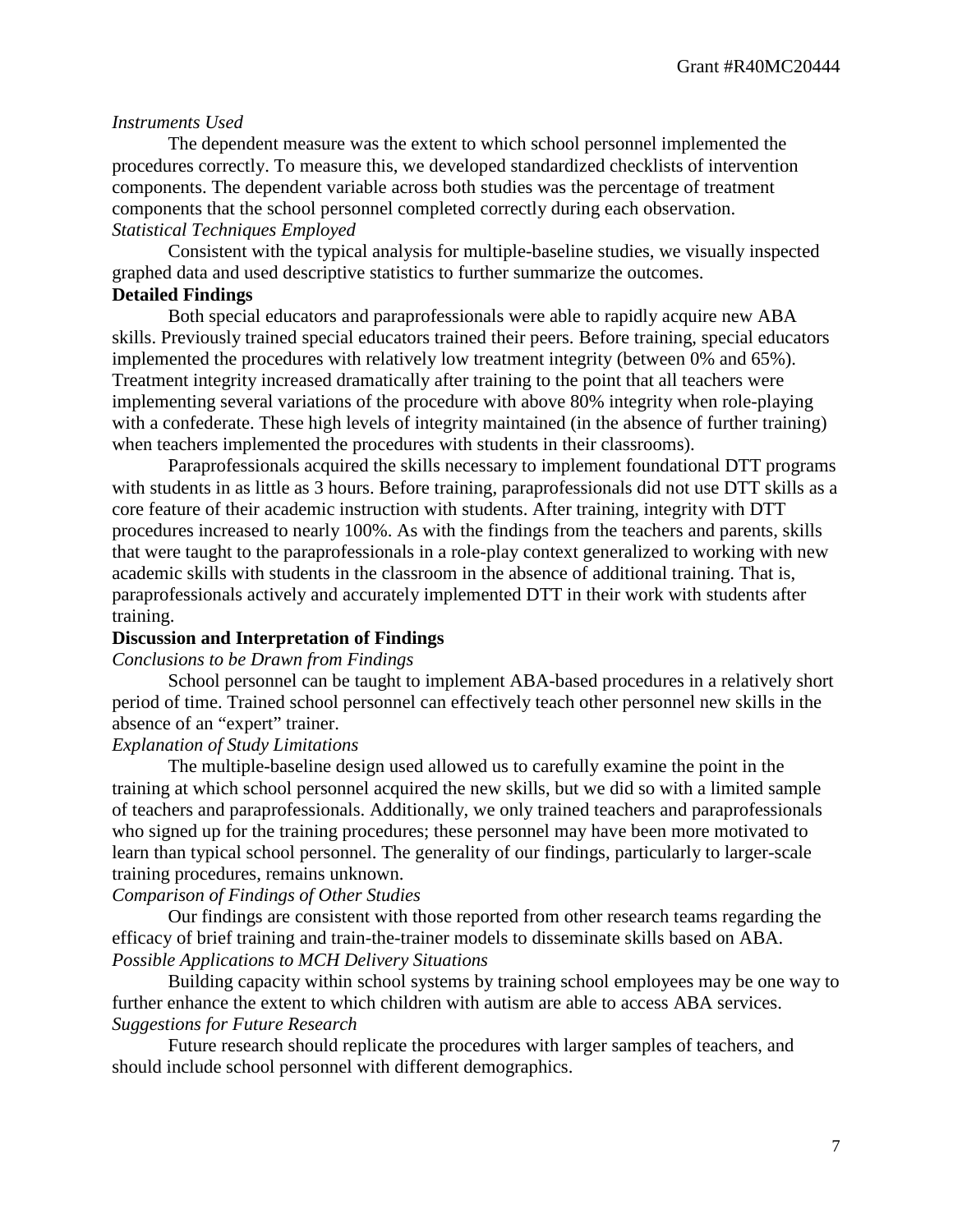#### **Global Measures of Treatment Integrity may Mask Errors in DTT**

Cook J.E., Subramaniam S., Brunson L.Y., Larson N.A., Poe S.G., St. Peter C.C.. (under review). Global measures of treatment integrity may mask important errors in discrete-trial training. *Behavior Analysis in Practice.*

#### **Review of the Literature**

Behavior-analytic interventions must be implemented consistently and correctly to be highly effective (e.g., Allen & Warzak, 2000; St. Peter Pipkin, Vollmer, & Sloman, 2010; Vollmer, Sloman, & St. Peter Pipkin, 2008). The term *treatment integrity* describes the precision with which interventions are implemented (e.g., Peterson, Homer, & Wonderlich, 1982). Treatment integrity is a measure of the correspondence between a behavior-change plan and the execution of that plan.

Treatment integrity is typically calculated by averaging across all components of an intervention. This kind of global integrity measure is frequently reported as the outcome measure of caregiver and staff training protocols (Catania et al., 2009; Hardy & Sturmey, 1994; Lafasakis & Sturmey, 2007; LeBlanc et al., 2005; Lerman et al., 2008; Sarokoff & Sturmey, 2004). Global integrity is calculated by dividing the total number of correct responses made by the implementer across all treatment components by the total number of opportunities to respond, and multiplying that value by 100. A global treatment integrity score for multi-component treatment packages is convenient to display visually and communicate verbally. Global scores also provide a "big picture" view of the accuracy with which the intervention was implemented.

Although global treatment integrity scores provide an overall quantification of integrity, such measures may not always be sufficient representations of implementation. Assessing integrity on individual components may be especially important because integrity failures on particular components can differentially affect treatment outcomes. Carroll et al. (2013) conducted a descriptive assessment of teacher-implemented DTT. The most common integrity error was delivering a consequence: Teachers failed to provide a preferred item following a correct response on 79% of opportunities. Other frequent errors included failing to deliver a controlling prompt, presenting inappropriate instructions, and repeating instructions. In their third experiment, Carroll and colleagues manipulated the integrity of these components and measured child outcomes. Across three conditions, the researchers made programmed integrity errors in implementing an individual component (i.e., delivering instructions, prompts, or reinforcers) in 8 of 12 DTT trials, but otherwise implemented DTT with high integrity. Skill acquisition of children with ASD was disrupted when therapists omitted controlling prompts, gave multiple instructions, or omitted reinforcers for correct responses. This study experimentally demonstrated the importance of ensuring individual components of DTT are implemented with high integrity.

The objectives of this study were to: 1) measure effects of training on treatment integrity globally and on individual components, 2) compare global and component treatment integrity scores, and 3) systematically assess how training and feedback differentially affect treatment integrity globally and across individual components DTT.

### **Study Design and Methods**

#### *Study Design*

We used a multiple-baseline-across-participants design to evaluate the effects of training procedures on global and individual-component treatment integrity scores. *Population Studied*

Four undergraduate therapists who worked in a classroom for children with disabilities participated.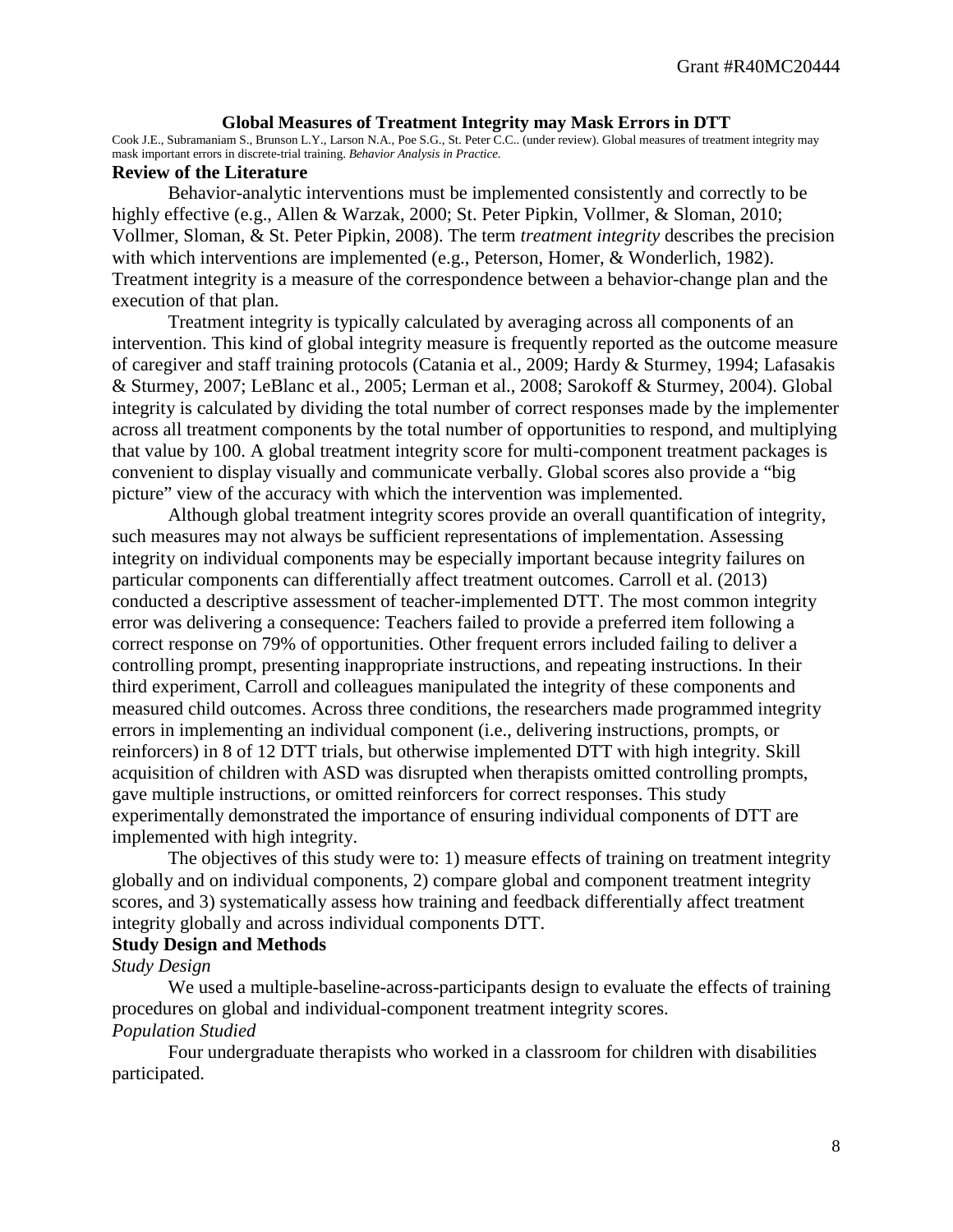# *Sample Selection*

We recruited participants through an ongoing partnership between the PI and a local school district. We enrolled all undergraduate therapists working in one particular classroom during an academic semester.

#### *Instruments Used*

Observers used a modified version of the Discrete-Trials Teaching Evaluation Form (DTTEF; Fazzio, Arnal, & Martin, 2010) to calculate integrity from videos of sessions. *Statistical Techniques Employed*

Consistent with the typical analysis for multiple-baseline studies, we visually inspected graphed data and used descriptive statistics to further summarize the outcomes.

# **Detailed Findings**

Following only written instructions, global treatment integrity scores ranged from 59% to 71% across participants. Global integrity scores increased to above 80% for all participants after training. Despite this increase in global integrity scores, scores on individual components of the intervention sometimes remained as low as 0%. These exceptionally low scores often occurred on critical components of the intervention, such as consistently rewarding correct responses and correcting errors.

# **Discussion and Interpretation of Findings**

*Conclusions to be Drawn from Findings*

Global treatment integrity scores were not necessarily representative of individualcomponent treatment integrity scores. Specifically, we found therapists frequently implemented the reinforcer component with low integrity.

# *Explanation of Study Limitations*

The multiple-baseline design used allowed us to carefully examine the point in the training at which therapists acquired the new skills, but we did so with a limited sample (only 4 therapists, who were all undergraduate students). The generality of our findings, particularly to larger-scale training procedures, remains unknown.

# *Comparison of Findings of Other Studies*

Our results replicates outcomes obtained by Carroll and colleagues (2013), and extends them to a different population.

# *Possible Applications to MCH Delivery Situations*

Practitioners should be aware of different levels of analysis when training parents and staff to implement new procedures. In some cases, retraining on specific components of the procedure may be a better use of resources than refreshing on the entire procedure. *Suggestions for Future Research*

Future research should replicate the procedures with larger samples of therapists, and should include therapists with a wider array of experiences.

#### **Differential Effects of Treatment Challenges on Children's Problem Behavior**

Marsteller T.M., & St. Peter C.C. (2014). Effects of fixed-time reinforcement schedules on resurgence of problem behavior. *Journal of Applied Behavior Analysis, 47,* 455-469. doi: 10.1002/jaba.134

#### **Review of the Literature**

The extent to which ABA procedures are correctly implemented is directly related to the efficacy of the procedure (e.g., St. Peter Pipkin, Vollmer, & Sloman, 2010; Vollmer, Sloman, & St. Peter Pipkin, 2008). That is, ABA procedures that are implemented with higher levels of treatment integrity are typically associated with better short- and long-term treatment outcomes.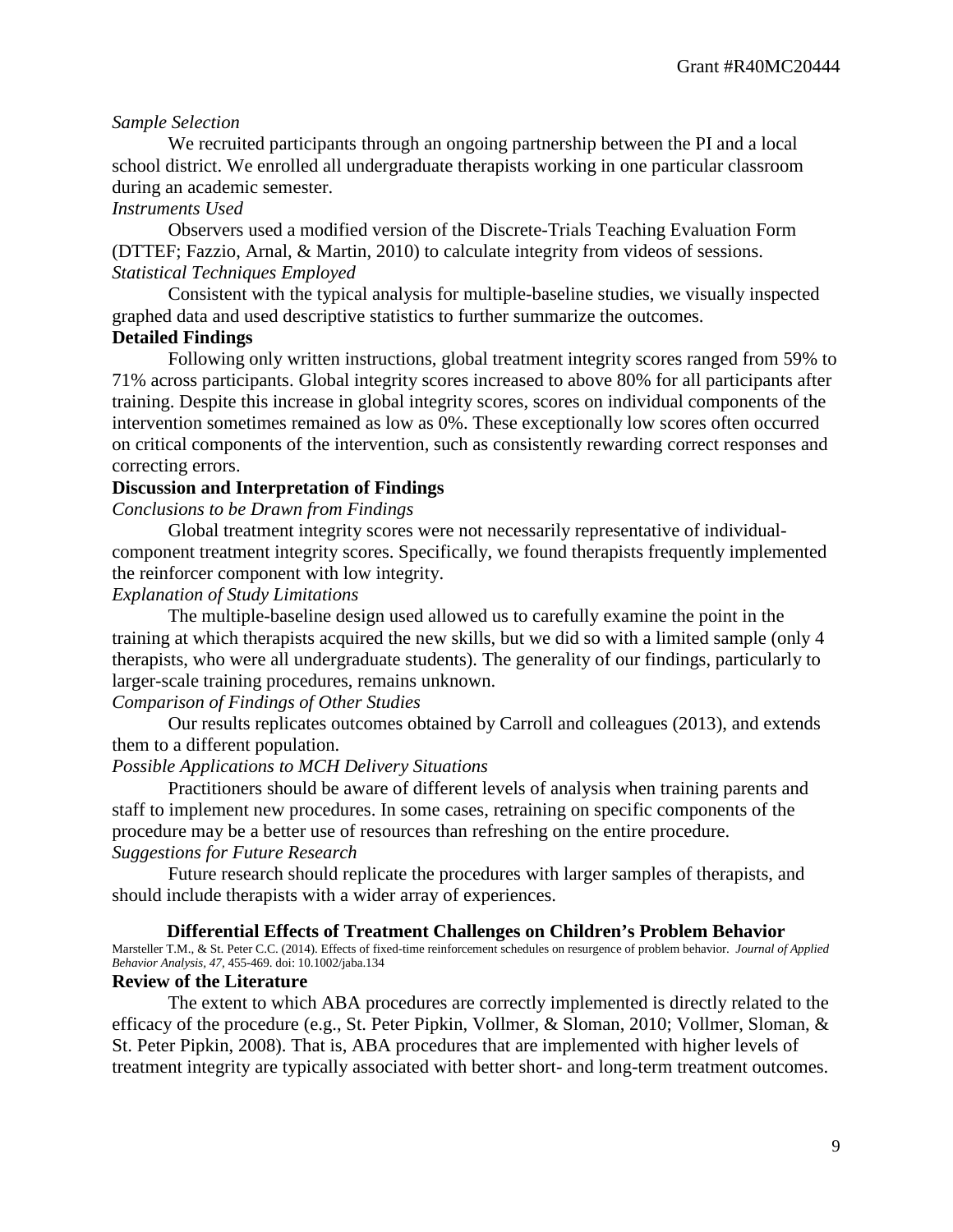Despite the knowledge that high levels of treatment integrity improve clinical outcomes, integrity often suffers during real-world implementation of procedures. Previous studies have demonstrated that decreased integrity on the implementation of behavioral interventions may lead to increases in the likelihood that the child experiencing the procedure will engage in challenging behavior (e.g., Marsteller & St. Peter, 2012; St. Peter Pipkin et al., 2010; Volkert et al., 2009). This increase in challenging behavior may make it more difficult for a caregiver to implement the intervention, leading to further integrity failures and even more challenging behavior. Although there is some evidence to suggest that different kinds of integrity failures differentially affect treatment outcomes, it is unclear whether the reemergence of challenging behavior when integrity drops is related to the way in which the intervention is misapplied. In this study, we evaluated the extent to which successfully treated challenging behavior reemerged during different kinds of integrity failures.

# **Study Design and Methods**

### *Study Design*

We used a within-subject reversal design to evaluate the extent to which children engaged in challenging behavior when treatments were correctly implemented, or implemented with two different kinds of integrity failures.

# *Population Studied*

Four children (aged 5-10) with developmental disabilities, including autism spectrum disorders, participated.

# *Sample Selection*

We recruited participants through an ongoing partnership between the PI and a local school district. All four participants completed the study at their local elementary schools. *Instruments Used*

We collected direct observational data on the rate at which children engaged in challenging behavior and appropriate requests using the InstantData™ software. *Statistical Techniques Employed*

Consistent with the typical analysis for reversal designs, we visually inspected graphed data and used descriptive statistics to further summarize the outcomes.

#### **Detailed Findings**

Before treatment, all children engaged in high rates of challenging behavior (about 2 instances of challenging behavior per minute). When the treatment was implemented with 100% integrity, challenging behavior decreased. By the final three sessions of treatment, challenging behavior was eliminated for all participants. When we reduced treatment integrity by giving the children free access to toys or attention, challenging behavior remained suppressed. In contrast, when treatment integrity was reduced by withholding toys and attention, challenging behavior increased to rates that, at times, were comparable to or exceeded pretreatment levels.

# **Discussion and Interpretation of Findings**

*Conclusions to be Drawn from Findings*

Even relatively brief exposures to particular kinds of low integrity may result in nearcomplete loss of treatment effects. However, not all kinds of low integrity produce these negative outcomes.

#### *Explanation of Study Limitations*

Our results were highly consistent within and across participants. However, our sample size was small, and all sessions were conducted in a barren classroom in the children's schools.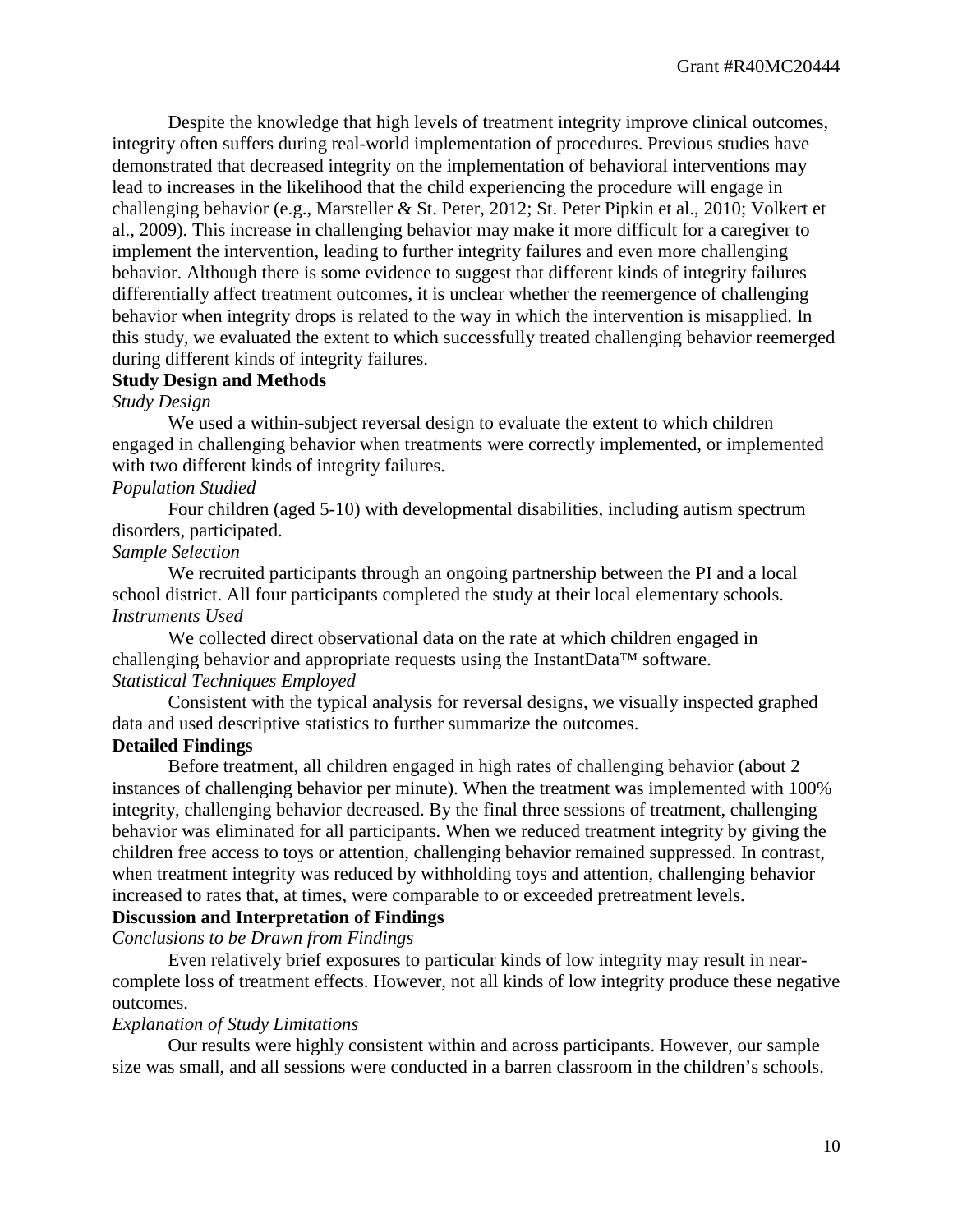Therefore, the generality of our findings across populations and experimental arrangements remains unknown.

# *Comparison of Findings of Other Studies*

Our findings are consistent with a growing body of evidence suggesting that certain types of treatment challenges are likely to result in complete loss of treatment effects. Our study extends this existing literature to a new population, and demonstrates that not all forms of integrity failures may be highly detrimental.

### *Possible Applications to MCH Delivery Situations*

Once detrimental forms of integrity failures are identified for procedures, practitioners may want to spend more training time on the aspects of procedures that must be wellimplemented to produce and maintain treatment effects. Our study suggests that, at least for common treatment procedures based in ABA, there may be some kinds of treatment integrity failures that are less detrimental to overall treatment outcomes.

# *Suggestions for Future Research*

Future studies should more fully examine the kinds of integrity failures that occur during naturalistic implementation of ABA treatment and then isolate the effects of those integrity failures on treatment outcomes.

# **Products from Grant**

# *Peer-Reviewed Publications*

Pence ST, St. Peter CC, Giles AF. Teacher acquisition of functional analysis methodology using pyramidal training. J Behav Educ. 2014;23(1):132-149. doi:10.1007/s10864-013-9182-4.

St. Peter CC, Brunson LY, Cook JE, Subramaniam S, Larson NA, Clingan M, Poe SG. Adherence to discrete-trial instruction procedures by rural parents of children with autism. Behv Interv. 2014;29:200-212. doi: 10.1002/bin.1386.

Marsteller TM, St. Peter CC. Effects of fixed-time reinforcement schedules on resurgence of problem behavior. J Appl Behav Anal. 2014; 47:455-469. doi: 10.1002/jaba.134

# *Publications under Review*

Cook JE, Subramaniam S, Brunson LY, Larson NA, Poe SG, St. Peter CC. Global measures of treatment integrity may mask important errors in discrete-trial training. [submitted to Behav Anal Pract 2014].

# *Publications in Preparation*

Giles AF, Kowcheck KC, St Peter CC. Teaching paraprofessional staff to implement discretetrial training procedures.

Subramaniam S, Brunson LY, Cook JE, Larson NA, Poe SG, St. Peter CC. Maintenance of parent-implemented discrete-trial instruction using videoconferencing.

# *Publications for Lay-Person Consumption/Training Materials*

PITA-T Training Manual (2011)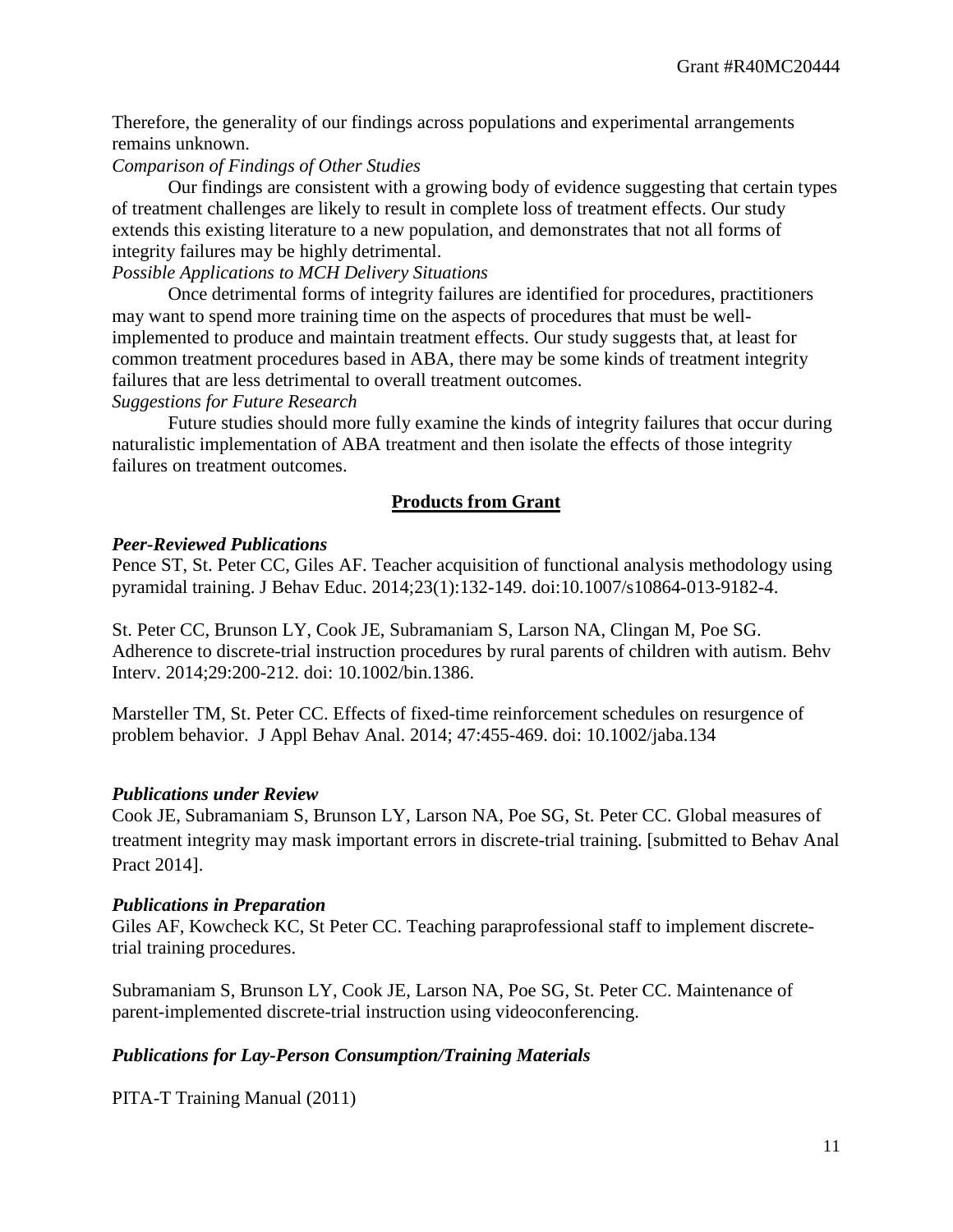PITA-T Training DVD (2011) Challenging Behavior Guide (2013)

# *Conference Papers, Symposia, and Invited Addresses*

Brunson L, St. Peter C, Cook JE, Larson N, Subramaniam S, Poe S. Using teleconsultation to maintain parent implementation of discrete-trial training procedures. Paper presented at: 40<sup>th</sup> Annual Association for Behavior Analysis International Meeting; May, 2014; Chicago.

Cook JE, St. Peter C, Brunson L, Subramaniam S, Larson N. Use of feedback to improve treatment integrity globally and in individual components of discrete-trial instruction. Paper presented at:  $40<sup>th</sup>$  Annual Association for Behavior Analysis International Meeting; May, 2014; Chicago.

Brunson L. Addressing provider shortages through parent training: parent-implemented training for autism through telemedicine. Presented at: Mid-Atlantic Telehealth Resource Center Summit; 2013; Richmond, VA.

Brunson L, St. Peter C, Clingan M, Poe S. Parent-implemented training for autism through telemedicine (PITA-T). Presented at: Appalachian Health Summit; 2012; Lexington, KY.

St. Peter C. Efficient and effective caregiver training procedures. Presented at: Behavior Analysis Student Association (BASA) Conference; 2012; Melbourne, FL.

Clingan M, Brunson L. Parent-implemented training for autism through telemedicine. Presented at: Association of University Centers on Disabilities Conference; 2011; Crystal City, VA.

Costello K, Giles AF, St. Peter C. Teaching paraprofessional staff to implement discrete-trial training procedures. Presented at: Berkshire Association for Behavior Analysis and Therapy Annual Meeting; 2011; Amherts, MA.

Costello K, St. Peter Pipkin C, Giles A. Teaching paraprofessional staff to implement discretetrial training procedures. Paper presented at: 37<sup>th</sup> Annual Association for Behavior Analysis Meeting; May, 2011; Denver, CO.

St. Peter Pipkin C. Achieving mainstream relevance through caregiver-training programs. Presented at: Southeastern Association for Behavior Analysis Meeting; 2010; Asheville, NC.

# *Conference Poster Presentations*

Subramaniam S, Brunson L, Cook J, Larson N, St. Peter C. Promoting maintenance of parent implemented discrete-trial instruction using videoconferencing. Poster presented at: Virginia Association for Behavior Analysis Meeting; 2014; Leesburg, VA.